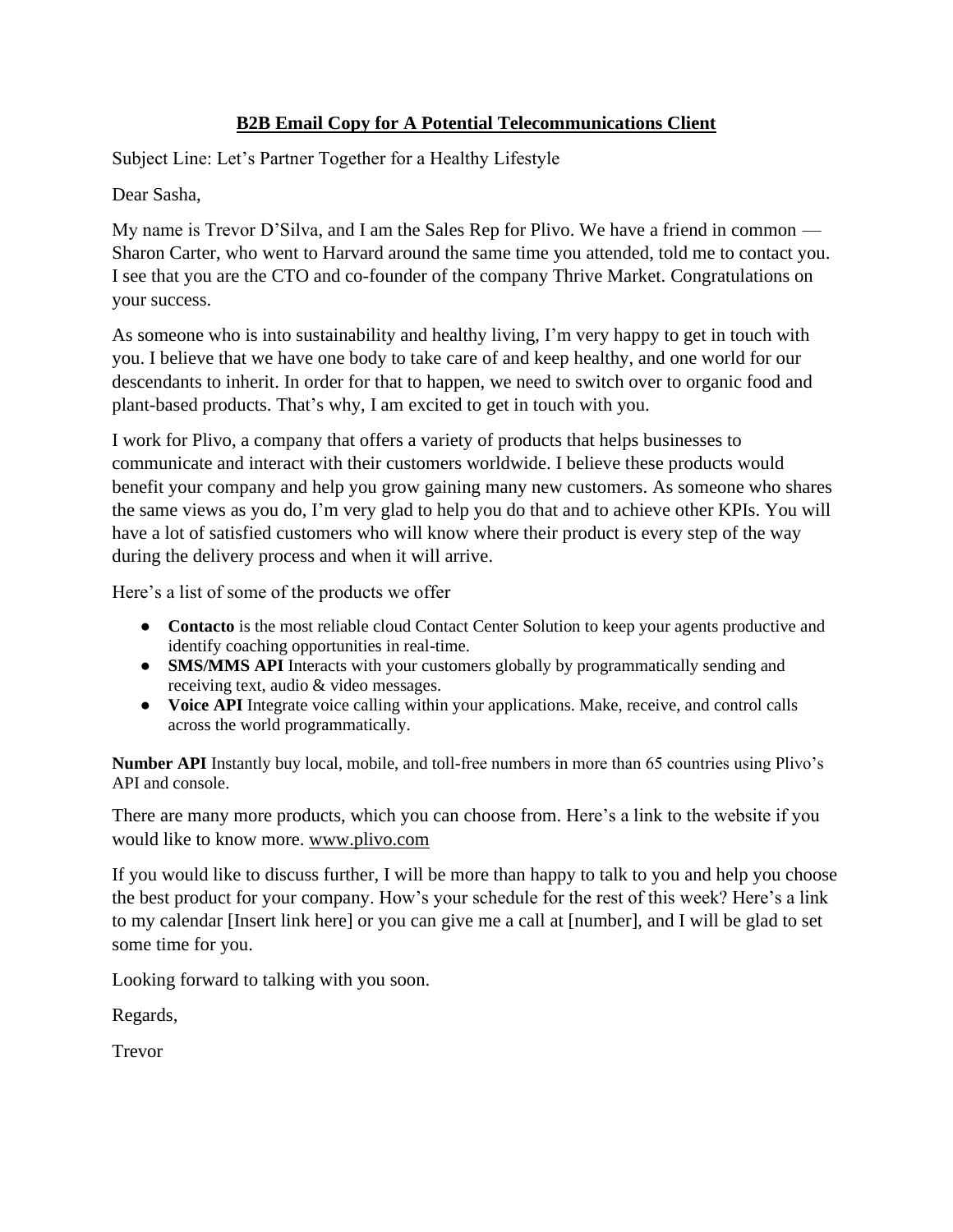Follow Up #1

2 Business Day Follow-up Email

Subject Line: It'll Be Great to Hear from You - Let's Partner Together for a Healthy Lifestyle

Dear Sasha,

Hope you are doing well.

This is Trevor D'Silva a friend of your former Harvard classmate Sharon Carter.

I am just following up on an email I sent two days ago. It may probably have gone to your junk folder or you probably were busy, but it is below in case you need to see it again. Please review it and contact me at your earliest convenience. You can click on [link] to set up an appointment for this week or next, or you can call me at [number]. Please pick whichever works best for you.

It would be great if we can partner together to help promote a healthy lifestyle to more people in the US or worldwide.

Thank you and looking forward to hearing from you soon.

Warm regards,

Trevor